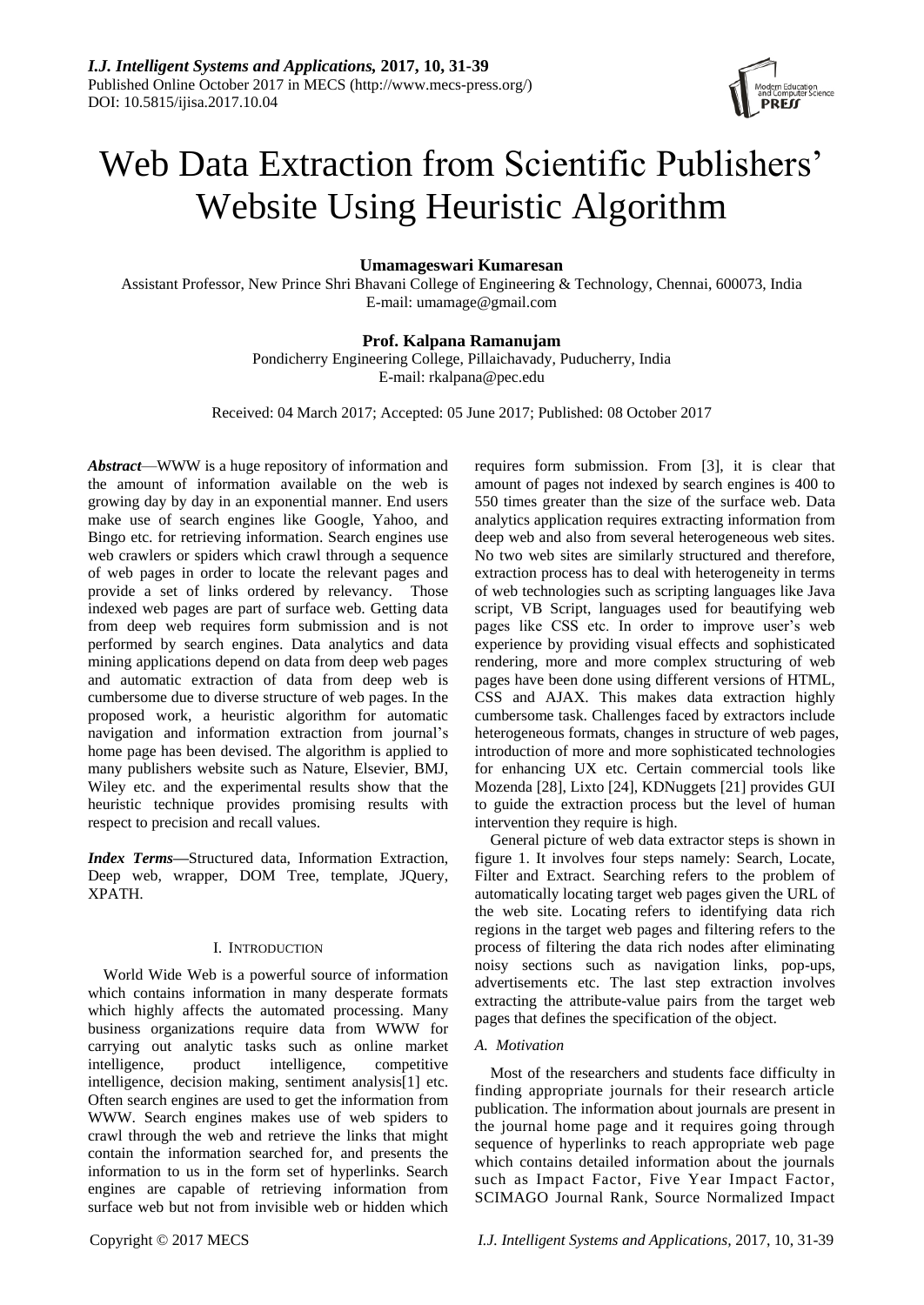

Fig.1. Steps in Web Data Extraction.

Factor etc. Manually carrying out the analysis is time consuming and therefore, a technique is proposed which automatically crawls through web pages in the journal web sites which are usually organized in alphabetical order A-Z. Once the appropriate web pages are determined, heuristic algorithm is used to determine the location of target information. Information is extracted and stored in structured form which facilitates carrying out different kinds of analysis on the extracted data. As shown in figure 1, in the first step a heuristic crawler is used to identify the URL of the journal home pages linked to the publishers' web site. In the next step, DOM tree of a page is generated and text nodes are filtered. Text nodes that match with the domain keywords are selected and the XPATH [39] is determined. It can be observed that values are located very close to the attribute name and therefore, this heuristic can be used to retrieve the corresponding value of the attribute. The XPATH determined for attribute value pairs are stored and can be used to locate the attribute value pairs in similarly structured target web pages. The extracted attribute-value pairs are stored in structured form onto RDBMS.

#### *B. Problem Definition*

The problem of Journal Information Extraction can be stated as follows: Given a seed URL of publishers' web site, determine the set of journal home pages  $\{p_1, p_2, \ldots, p_n\}$ which contains the set of keywords like SJR, SNIP, impact factor etc. representing the search object (journal), the problem is to extract the structured records pertaining to each search object ( journal).

Problem: To extract the detailed specification of the journals.

Constraint: The web pages  $\{p_1, p_2, ..., p_n\}$  from a different publishers' web site might have heterogeneous templates.

The research article is organized as follows: Section 2 elaborates the state-of-the-art approaches available for web data extraction, Section 3 discusses the architecture and algorithms of journal information extraction system, Section 4 represents the experimental results and Section 5 concludes the article.

#### II. RELATED WORKS

Web data extraction is broadly classified into four types: hand-crafted, supervised, semi-supervised, and unsupervised. Initially manually created wrappers are used for extracting information from target pages such as TSIMMIS [13], W4F [32], WIEN [23] etc. These techniques involve creating wrappers using declarative languages for extracting the needed information. The drawback of these techniques include high level human intervention needed in creating wrappers, error prone and changes in web page structure requires modifying the scripts. In order to overcome the problems encountered with hand crafted wrappers, supervised techniques such as IEPAD [6], OLERA [5] and Thresher [14] which involves automatic wrapper induction from labelled web pages came into existence. These techniques also face the limitations of requiring post efforts of annotating extracted data. In [8], a supervised technique is proposed which involves inferring wrapper dynamically from training sets. Training data contains labelled values generated by membership queries. The approach is highly scalable but requires optimizing the interaction with the crowd.

Commercial tools like ChickenFoot [27], Mozenda [28], Lixto [24] etc. are semi-supervised approaches which provides sophisticated GUI to guide the extraction process. Further research in the area of web data extraction, lead to the era of fully automatic or unsupervised web data extractors such as RoadRunner [7], EXALG [2], DEPTA [40], DELA [37], FIVATECH [20] and TRINITY [34]. RoadRunner [7] starts with a sample page and creates a Union Free Regular Expression representing wrapper. It matches each successive sample with the wrapper. It deals with the mismatches by generalizing the RE. This approach faces the difficulty of dealing with missing attributes. EXALG [2] uses identification of Equivalence class as a mechanism to deduce templates. It considers web page as a sequence of strings and identifies the sets of tokens having the same frequency of occurrence in every page which are known as equivalence classes. It filters those equivalence classes which are large and frequently occurring in most of the pages. FIVATECH [20] uses DOM trees of the web pages to deduce schema. They perform merging of the DOM trees into fixed/variant pattern tree. The pattern tree is used to deduce schema of the website. The experiments were conducted only on 2 or 3 web pages and the feasibility of the approach has not been proved for real world websites consisting of several hundreds of web pages. TRINITY [34] also performs page level extraction just like the previous approaches. TRINITY [34] like EXALG [2] considers web pages as a set of strings. It applies the string matching algorithm Knuth Pratt Morris [22] to deduce template. It involves generating a tree like structure called trinary tree in which each node has three child nodes prefix, separator and suffix. This tree guides the deduction of template. This approach does not work well with web pages having different formatting for the same data records and same sequence of tokens for all the attributes. These extractors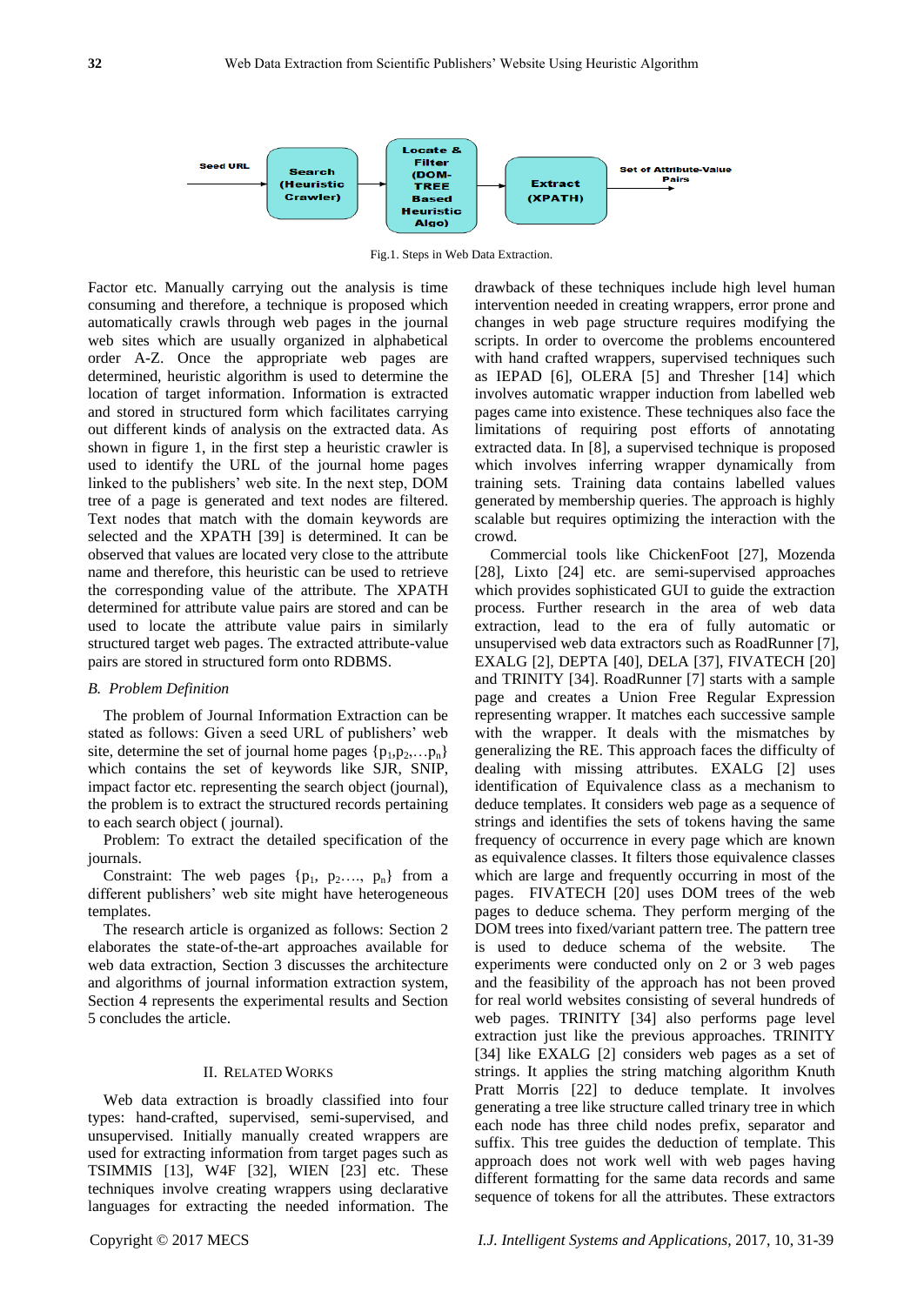involve learning templates from sample web pages and using the template for extracting data. DWDE [26] uses tag tree algorithm for data extraction. It uses domain classification technique for web page retrieval based on user query. Information extraction from deep web using Repetitive Subject Pattern [36] is based on the hypothesis that information in web page is about a subject item and repetitive pattern around the subject items can be used to identify boundary. The limitation of this approach that it cannot be used for detail pages having a single subject item. Many semantic approaches came into existence. In [41], the information present in the leaf nodes is analyzed. Semantic Information Vector is generated for non-leaf nodes and sematic tree matching technique is used extract product information. [12], [31], [10] and [9] involve transforming and forwarding queries to multiple web sites

and integrating the local results. Another semantic extraction technique [15] is based on R tool. They have developed an extraction language R which represents extraction rules and its syntax is similar to CSS selectors. The drawbacks of grammar based approaches include huge amount of manual labor is required for writing extraction rules and also it requires domain expertise. In [17], a new approach for data extraction using lexical database WordNet has been proposed. Correct data rich region is determined by using WordNet. The technique also deals with different type of data records namely single-section data record, multiple section data records and loosely structured records. In [33], the authors have proposed a framework for finding appropriate datasets for research problem. It involves using web intelligence for data set names extraction.

| Table 1. Comparison of state-of-the-art approached for web data extraction. |  |  |
|-----------------------------------------------------------------------------|--|--|
|-----------------------------------------------------------------------------|--|--|

| <b>Extraction System</b> | Level of Human<br><b>Intervention</b> | Applicability   | Granularity  | Technique                                          |
|--------------------------|---------------------------------------|-----------------|--------------|----------------------------------------------------|
| TSIMMIS[9]               | Hand crafted                          | Semi-structured | Record level | None                                               |
| W4F[21]                  | High                                  | Semi-structured | Record level | <b>Extraction rules</b>                            |
| WIENT16                  | High                                  | Semi-structured | Record level | Uses a family of 6<br>wrapper classes              |
| OLERA[4]                 | Semi-supervised                       | Template        | Record level | <b>String Alignment</b>                            |
| IEPAD[5]                 | Semi-supervised                       | Template        | Record level | Pattern Mining and<br><b>String Alignment</b>      |
| Thresher[9]              | Semi-supervised                       | Template        | Record level | Uses tree edit distance<br>between DOM subtrees    |
| DELA[23]                 | Unsupervised                          | Template        | Record level | Pattern Mining                                     |
| DEFTA[29]                | Unsupervised                          | Template        | Record level | <b>Partial Tree Alignment</b>                      |
| RoadRunner[6]            | Unsupervised                          | Template        | Page level   | <b>String Alignment</b>                            |
| FIVATECH[13]             | Unsupervised                          | Template        | Page level   | Tree Matching, Tree<br><b>Alignment and Mining</b> |
| EXALG[2]                 | Unsupervised                          | Template        | Page level   | Equivalence class<br>and Differentiating<br>Roles  |
| TRINITY[22]              | Unsupervised                          | Template        | Record level | Trinary tree                                       |

The state-of-the-art web data extraction techniques are shown in table1. These approaches are designed for general purpose web data extraction and have limitations with respect to applicability on differently structured web pages from heterogeneous sites and also for websites having different ordering of attributes. Often, data analytics application requires fetching data from multiple heterogeneous websites. In this work, information extraction from publisher's web sites has been done by focusing on automatic crawling of different journal home pages, using heuristics to locate journal attributes such as title, SJR, SNIP, Impact factor, about the journal, ISSN etc.

# III. ARCHITECTURE OF JOURNAL INFORMATION EXTRACTION SYSTEM

The overall architecture of the journal information extraction system is shown in figure 2. The first step is to crawl through the journal web site given by seed URL

and to extract the URLs of the target pages that might contain the journal information. A heuristic algorithm is used for extracting information and then, the information is stored in structured form in RDBMS. The RDBMS can then be queried to obtain the relevant information. Figure 3 shows the phases of the proposed system.

URL of the Publisher's web site is given as input to the system. Heuristic crawling algorithm is designed based on the fact that the Journal's links are arranged in chronological order from A-Z. Clicking on the alphabet results in displaying a list containing names of journals whose name starts with the specified alphabet. Again clicking on a specific link displays the journal detail page which might contain a link to Journal's home page. Thus, it requires on part of the user to navigate through a series of links in order to reach journal's home page. These steps are automated by the heuristic crawler and the URL of all the journals linked to the publisher's web site is retrieved.

In phase 2, Heuristic based WDE technique is used for the extraction of journal features such as title, ISSN, SJR,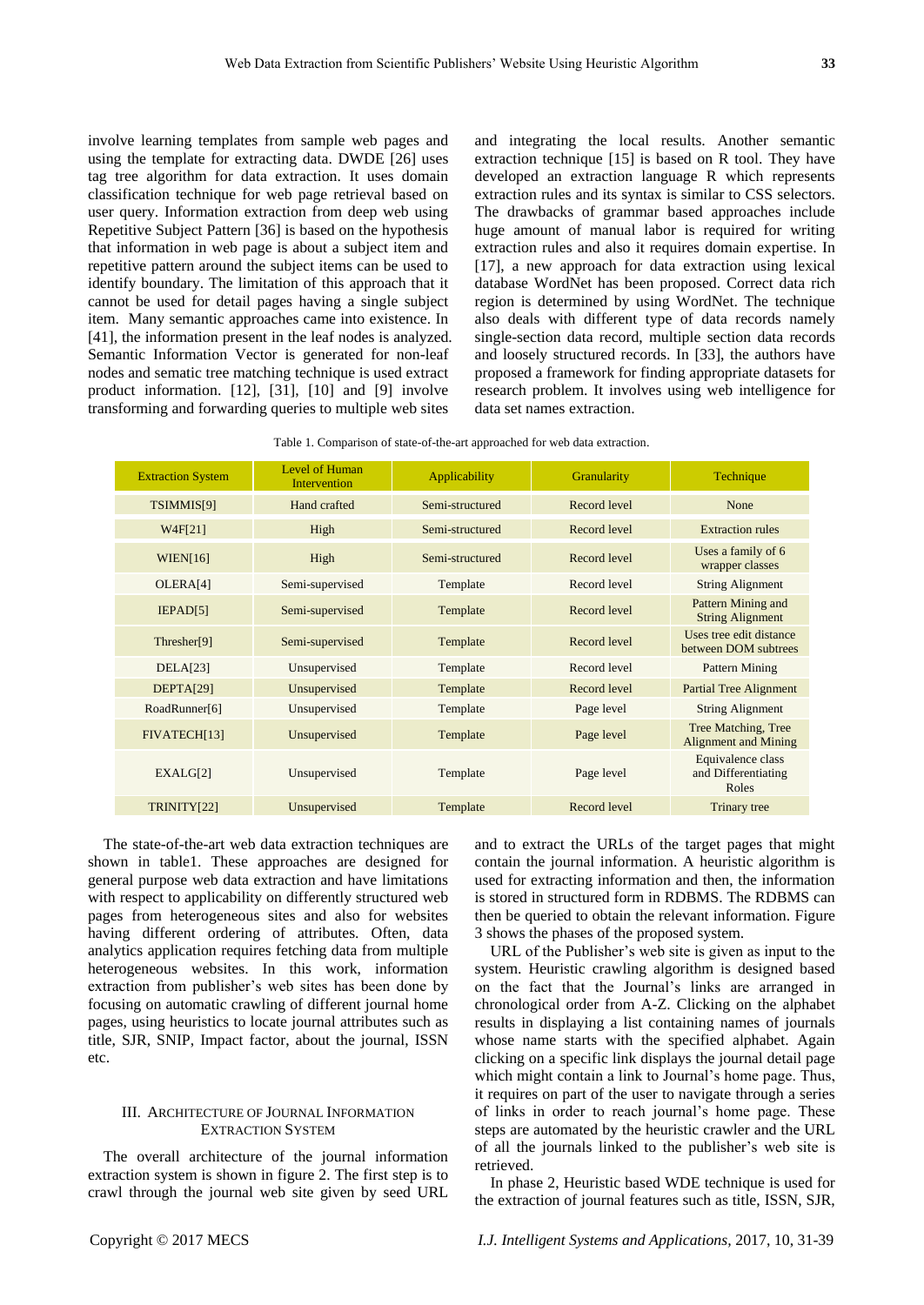SNIP, Impact Factor etc. from journal's home page. First step is to construct a DOM tree representing journal's home page using JSoup [19] API. The algorithm is bases on the fact that journal metrics are displayed as part of rendered page and therefore, they constitute text nodes in the DOM tree. Instead of processing the entire DOM tree, in this work only the leaf nodes are filtered and compared with the domain keywords such as Impact Factor, SJR and SNIP etc. to identify the location of target information. Once the location of attributes are identified the values are extracted based on the observation that the

values are available as sibling or child node to the attribute node. Location is represented as XPATH expression [39], a language used to locate a node in any XML document. Once the XPATH expression is determined for all the journal features expressed as attribute value pairs, the same XPATH can be used to extract information from remaining target pages since they are generated using same server side template. The extracted information is stored in structured form in RDBMS. Finally, a GUI is designed to answer user queries in a single interaction with the system.



Fig.2. Overall Architecture of the Journal Information Extraction System.



Fig.3. Phases in Journal Information Extraction System.

#### **Wiley Online Library**

## **Publications A - Z**

|   | ALL A B C D E F G H I J K L M N O P Q R S T U V W X Y Z 0-9<br>Select All Get email alerts<br>VIEW 1-40   41-80   81-120   121-160   Next> |                |
|---|--------------------------------------------------------------------------------------------------------------------------------------------|----------------|
| ▬ | <b>AAHE-ERIC/Higher Education Research Report</b><br>Currently known as: ASHE Higher Education Report                                      | <b>JOURNAL</b> |
|   | <b>Abacus</b>                                                                                                                              | <b>JOURNAL</b> |
|   | <b>About Campus</b>                                                                                                                        | JOURNAL        |



The proposed approach is based on the observation that the journal home pages linked to publishers' web site are well structured and they are generated using same serverside template. If the location of target data is identified for a single web page (XPATH for attribute-value pairs) from the publisher's web site, then the same XPATH can be used for extraction from similarly structured pages. It is clear from table 2 representing the journal information obtained from Nature [29] publisher's web site, the XPATH corresponding to attribute value pairs ISSN and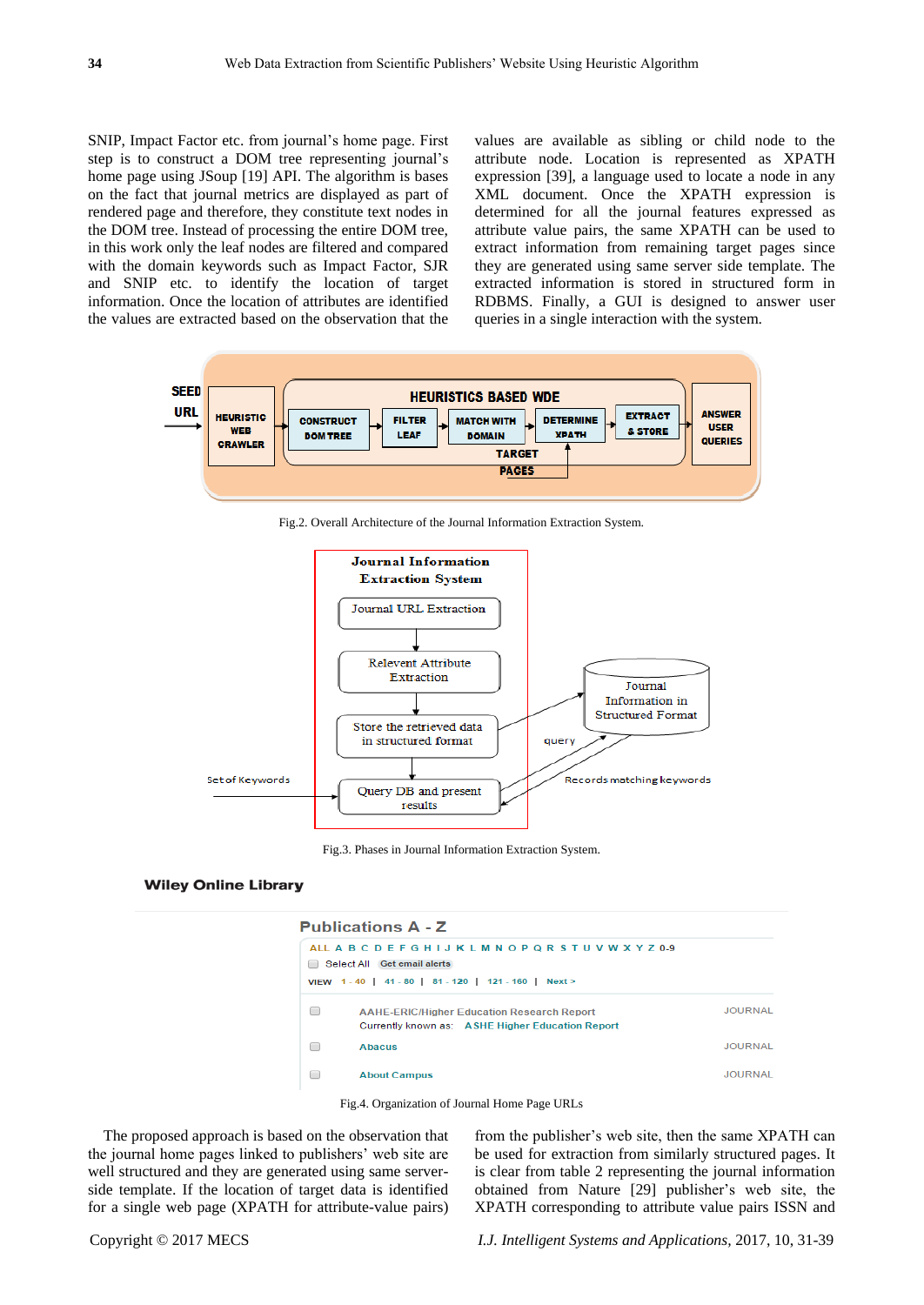Impact Factor remains the same.

#### *A. Mathematical Model*

Heuristic Algorithm for Automatic Navigation

Given the URL of publisher's site  $url_n$ , navigate to the site and extract the set of URLs arranged in alphabetical order i.e. A-Z. Navigating to each URL again, produces a set of journal records containing information such as title, ISSN, URL of the journal's home page etc. To collect all target URLs for all the journals ordered by A-Z. The set of target URLs is denoted by

$$
H = \{hi, 1 \le i \le n\}
$$
 (1)

Each journal home page hi is parsed to collect the needed attributes such as title, ISSN, Impact Factor, Source Normalized Impact Factor, SCImago Journal Rank etc.

## *B. Algorithm for target URL extraction*

The algorithm takes as input base URL of the publisher's web site. The algorithm is based on the observation as shown in figure 4, that all the journal information are organized in chronological order from A|B|C....Z. The algorithm filters the anchor elements whose text matches the regular expression  $\alpha$ [a-z]\$| $\alpha$ [A-Z]\$. It then crawls to that page in order to find and extract the journals home page URL.

| Algorithm extractURLs (baseURL)                    |  |
|----------------------------------------------------|--|
| //Input: Seed URL<br>//Output: list of target_URLs |  |

| begin                                                                          |
|--------------------------------------------------------------------------------|
| create useragent and visit baseURL                                             |
| useragent.visit(basehref);                                                     |
| extract all anchor elements                                                    |
| if anchor.text matches $\frac{1}{8}$ $\frac{3}{8}$ $\frac{1}{4}$ $\frac{2}{8}$ |
| target_urls.add(anchor.href)                                                   |
| return target_urls                                                             |
| end                                                                            |
|                                                                                |

## *C. Heuristic Algorithm for Data Extraction*

The intent of this algorithm is to identify location of target attributes, extract attribute values, annotate and store the extracted records containing attribute values into database. The algorithm is based on the heuristics that all the needed information is visible content displayed in the content area of the browser. In the DOM tree representing the web page, all the text nodes will be present as leafnodes. Visit each URL and obtain the DOM tree of the web page. Find the leaf nodes using the algorithm GetLeafNodes and check whether it is a text node. If they match with the field names such as SJR, SNIP, Impact Factor etc. then determine its XPath using the procedure getFullXPath. Convert XPath to selector string using the algorithm convert\_XPath\_to\_Selector. The same selector string is used to carry out extraction from similarly structured web pages. The algorithms are detailed below:

The algorithm Extract takes as input seed URL of the publishers' website and calls the procedure extractURLs to extract the URLs of the journal home pages. It then calls procedure display\_journal\_metrics for extracting attribute value pais from each target page. It establishes database connectivity in order to store the structured records to RDBMS.

Table 2. Similarly structured web pages and the XPATH of attributes.

| <b>NATURE JOURNALS[29]</b>                                                                                                                                                                                                                                       | <b>XPATH</b>                                                                                                                                                                                                                                                                                                                                                                   |
|------------------------------------------------------------------------------------------------------------------------------------------------------------------------------------------------------------------------------------------------------------------|--------------------------------------------------------------------------------------------------------------------------------------------------------------------------------------------------------------------------------------------------------------------------------------------------------------------------------------------------------------------------------|
| <b>APS</b> Philosophy<br><b>Free online issue</b><br>Volume 37, No 5<br><b>May 2016</b><br>ISSN: 1671-4083<br>EISSN: 1745-7254<br>2014 Impact Factor<br>2.9126<br>44/157 Chemistry,<br>Multidisciplinary<br>90/254 Pharmacology &<br><b>Pharmacy</b>             | <b>IMPACT FACTOR</b><br>html/body[@id='home']/div[@id='constrain']/div[@class='constrain']/div[@id='content-<br>journalnav']/div[@id='content']/div[@class='journal-details']/p[2]/span[@class='impact']<br>ISSN<br>html/body[@id='home']/div[@id='constrain']/div[@class='constrain']/div[@id='content-<br>journalnav']/div[@id='content']/div[@class='journal-details']/p[1] |
| <b>European Journal of</b><br>Human Genetics<br>> Free online issue<br>Volume 24, No 5<br>June 2016<br>ISSN: 1010-4013<br>EISSN: 1470 5430<br>2014 Impact Factor<br>$4.848*$<br>ZIMORY Houstonington 20<br>Motorcular Business<br>36/167 Genetics G<br>Heredity. | <b>IMPACT FACTOR</b><br>html/body[@id='home']/div[@id='constrain']/div[@class='constrain']/div[@id='content-<br>journalnav']/div[@id='content']/div[@class='journal-details']/p[2]/span[@class='impact']<br>ISSN<br>html/body[@id='home']/div[@id='constrain']/div[@class='constrain']/div[@id='content-<br>journalnav' /div[@id='content' /div[@class='journal-details' /p[1] |

Algorithm Extract (Seed\_URL) //Input: Seed URL(URL of Publishers' site) //Output: Structured records begin target\_urls=extractURLs(Seed\_URL); for each url in target\_urls do impact\_factor, issn = display\_journal\_metrics(url) create database connectivity store impact\_factor, issn end for end

The algorithm display journal metrics takes as input target url. It checks whether the ISSN XPATH and Impact Factor XPATH are determined. If they are not found already, then it finds the XPATH by matching the leaf nodes (obtained using the algorithm getLeafNodes) with the domain keywords such as ISSN, impact factor etc and determining the path to those matched nodes. The XPATH is then converted to JQUERY selector string [18], since the Jaunt API [16] supports only selector string for locating node in the DOM tree. The same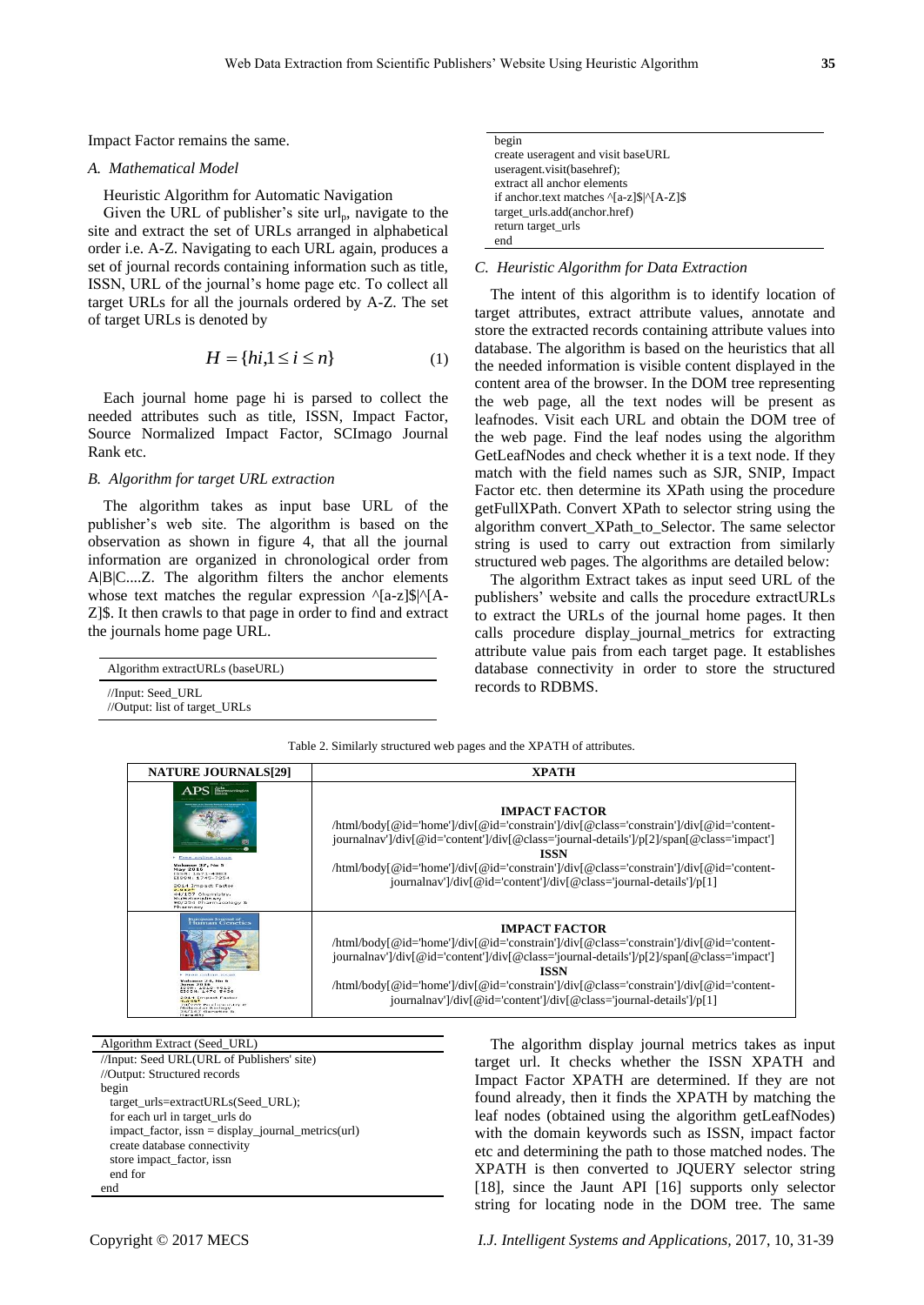begin

//Input: target url //Output: impact\_factor,issn

pages linked to the publisher's web site.

**Algorithm display\_journal\_metrics (target\_url)**

| begin                                                               |
|---------------------------------------------------------------------|
| useragent.visit(target_url);                                        |
|                                                                     |
| impact_pattern = "\\d.\\d{1,3} \\d\\d.\\d{1,3}"                     |
| if (issn_xpath is NULL) then                                        |
| begin                                                               |
| $doc = construct$ DOM tree                                          |
| $root = node corresponding to Body element$                         |
| $leaf = getLeafNodes(root)$                                         |
| for each node in leaf do                                            |
| if node.text matches issn_pattern then                              |
| $issn_x$ xpath = getFullXPath(node)                                 |
| $issn = node.text.substring(start, end)$                            |
| end if                                                              |
| if node text matches impact_pattern then                            |
| $impact_x$ path = getFullXPath(node)                                |
| $impact_factor = node.text.substring(start,end)$                    |
| end if                                                              |
| else                                                                |
| $impact_factor_selectron =$                                         |
| convert_xpath_to_selector(impact_xpath)                             |
| $issn$ <sub>_selector</sub> = convert_xpath_to_selector(issn_xpath) |
| impact_node = doc.select(impact_factor_selector)                    |
| impact_factor = impact_node.text.substring(start,end)               |
| $issn\_node = doc.select(issn\_selector)$                           |
| $issn = issn\_node.text.substring(start, end)$                      |
| end if                                                              |
| return impact_factor, issn                                          |
| end                                                                 |

XPATH is used for extraction from remainder of the web

The algorithm getLeafNodes takes as input the root node of the DOM tree and produces leaf nodes that are of type text.

| Algorithm getLeafNodes (Node root)                |
|---------------------------------------------------|
| //Input: root                                     |
| //Output: leaf_nodes                              |
| begin                                             |
| if (root.getType() equals Node.ELEMENT_TYPE) then |
| for each node in root.getChildNodes()             |
| begin                                             |
| if node.getType() equals Node.TEXT_TYPE then      |
| leaf nodes.add(node)                              |
| else                                              |
| getLeafNodes(node)                                |
| end if                                            |
| return leaf nodes                                 |
| end                                               |

The algorithm getFullXPath constructs XPATH by taking the node for which XPATH has to be determined as input. It finds the hierarchy of nodes from root to the given node and separates them by /. The algorithm returns the XPATH which is converted to corresponding selector string using the algorithm convert\_xpath\_to\_selector.

| Algorithm getFullXPath (Node n)                    |
|----------------------------------------------------|
| //Input: Node n                                    |
| //Output: XPath                                    |
| begin                                              |
| hierarchy.push(n)                                  |
| $parent = n.getParent()$                           |
| while (parent is NOT NULL AND parent.getType() NOT |

equals DOCUMENT\_TYPE) hierarchy.push(parent) // get parent of parent parent = parent.getParent() end while // construct xpath while (!hierarchy.isEmpty() AND (node=hierarchy.pop()) IS NOT NULL) if (node.getType() equals ELEMENT\_TYPE) then XPath.append("/") XPath.append(node.getName()) end if if (node.hasAttribute("class")) then  $XPath.append("[@class=" + e.getAt("class") + "']")$ else if (e.hasAttribute("id")) then // id attribute found - use that  $XPath.append("[@id=" + e.getAt("id") + "']")$ else if (e.hasAttribute("name")) then XPath.append("[@name='" + e.getAt("name") + "']") end if if (node.getName().equals("table")) then XPath.append("/tbody") end if end while return XPath end

Algorithm convert\_xpath\_to\_selector takes XPATH as input and produces JQUERY selector [12] as output. JQUERY selector [18] like XPATH is used to select nodes from HTML documents using attribute such as name, id, class etc. Space in XPATH is replaced by ".", "[@class=" by ".", "[@id=" by "#" and "/" by ">".

| Algorithm convert_xpath_to_selector (String xpath)  |
|-----------------------------------------------------|
| input: xpath                                        |
| output: selector_string                             |
| begin                                               |
| if (xpath.contains("")) then                        |
| $x$ path $1 = x$ path.replace(", ".")               |
| else                                                |
| $x$ path $1 = x$ path                               |
| end if                                              |
| if $(xpath1.contains("']")$ then                    |
| $x$ path $2 = x$ path $1$ .replace("']", "")        |
| else                                                |
| $x$ path $2 = x$ path $1$                           |
| end if                                              |
| if (xpath2.contains(" $[$ @class="")) then          |
| $x$ path $3 = x$ path $2$ .replace("[@class=", ".") |
| else                                                |
| $x$ path $3 = x$ path $2$                           |
| end if                                              |
| if (xpath3.contains(" $[@id="")$ ) then             |
| $x$ path $4 = x$ path $3$ .replace("[@id=", "#")    |
| else                                                |
| $x$ path $4 = x$ path $3$ ;                         |
| end if                                              |
| if $(xpath4.contains("/")$ ) then                   |
| $x$ path $5 = x$ path $4$ .replace("/", " > ")      |
| else                                                |
| $x$ path $5 = x$ path 4                             |
| end if                                              |
| selector_string=xpath5                              |
| return selector_string                              |
| end                                                 |

## IV. EXPERIMENTAL RESULTS

The experiment was conducted on Elsevier [11], BMJ [4], Nature [29], Wiley [38], Oxford Journal [30] and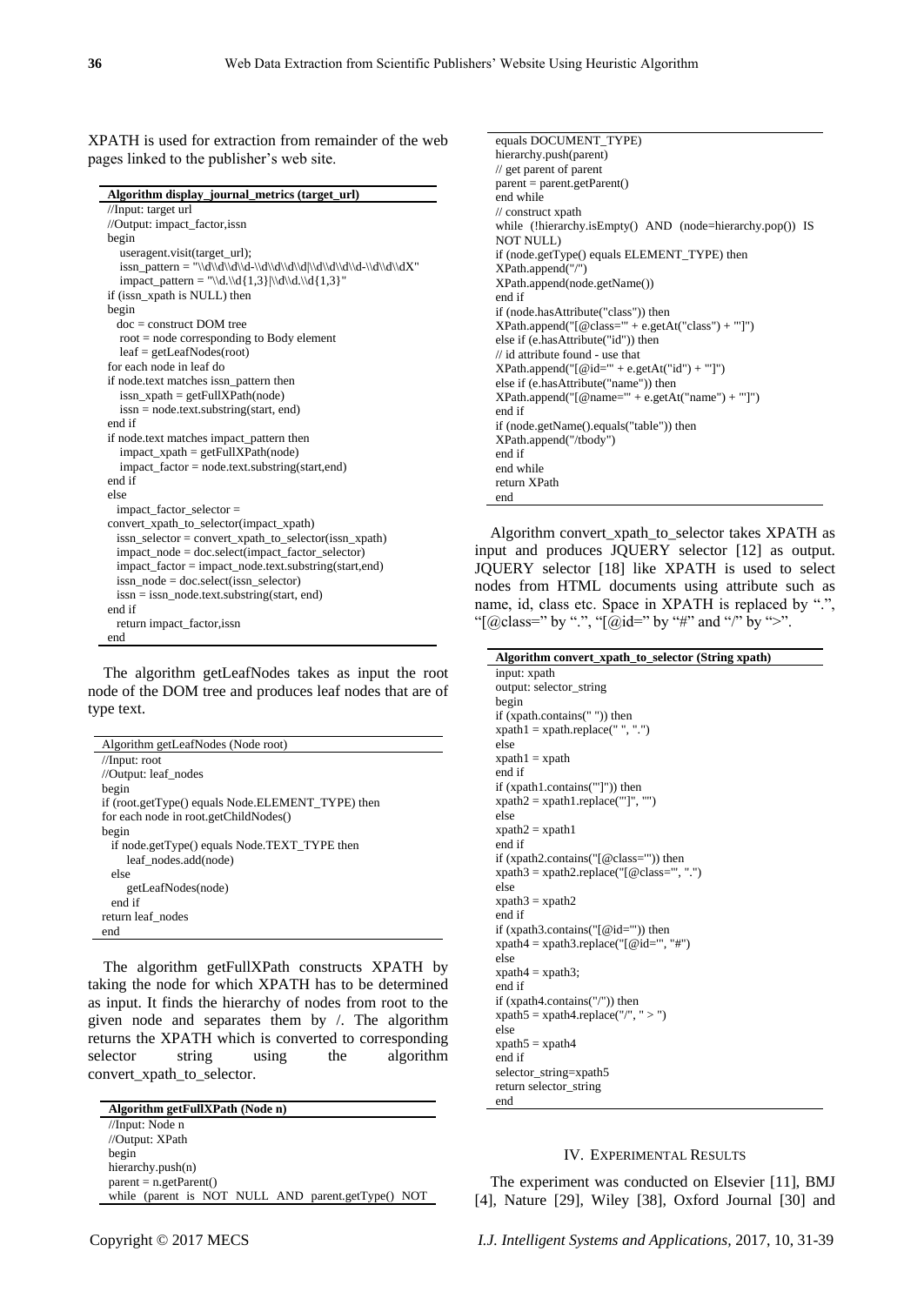Springer Open Journal [35] publishers' web site, in which journals are organized in lexicographical order and clicking on each link gives a listing of journals starting with the alphabet. To know the journal information, one more level of navigation is needed i.e. About Journal hyperlink has to be clicked. The proposed module performs appropriate level of navigation, fetches the structured data embedded in unstructured HTML pages and then, stores it onto RDBMS. The extraction results are shown in the table 3. The three classic metrics of information retrieval namely precision, recall and F-Measure are used to evaluate the effectiveness of this

technique in journal information extraction. The graph in figure 5, shows that for well-structured web sites like Elsevier [11] and Wiley [24], accuracy of extraction is good whereas for websites like BMJ [4] and Nature [28] which contains certain differently structured pages, the use of XPATH expression derived from a sample, does not work well for all the target web pages. In future, machine learning approaches can be studied and adapted to information extraction which may learn new templates when encountered and therefore may increase the accuracy of extraction in case of websites having heterogeneous web pages linked to it.

Table 3. Precision, Recall and F-Measure values for various attributes extracted from journals associated with various Publishers' sites.

|                                     | Precision | Recall   | F-Measure |
|-------------------------------------|-----------|----------|-----------|
| <b>Elsevier</b>                     |           |          |           |
| <b>SNIP</b>                         | 1         | 0.990991 | 0.995475  |
| <b>SJR</b>                          |           | 0.990991 | 0.995475  |
| <b>IMPACT FACTOR</b>                |           | 0.993243 | 0.99661   |
| IMPACT FACTOR FOR 5<br><b>YEARS</b> | 1         | 0.898649 | 0.946619  |
| <b>BMJ</b>                          |           |          |           |
| <b>IMPACT FACTOR</b>                | 0.955556  | 0.826923 | 0.886598  |
| <b>ISSN</b>                         | 0.888889  | 0.740741 | 0.808081  |
| <b>Nature</b>                       |           |          |           |
| <b>IMPACT FACTOR</b>                | 0.896552  | 0.855263 | 0.875421  |
| <b>ISSN</b>                         | 0.951724  | 0.907895 | 0.929293  |
| <b>Wiley</b>                        |           |          |           |
| <b>IMPACT FACTOR</b>                | 1         |          | 1         |
| <b>ISSN</b>                         |           |          | 1         |
| <b>Oxford</b>                       |           |          |           |
| <b>IMPACT FACTOR</b>                | 0.961538  | 0.892857 | 0.925926  |
| <b>ISSN</b>                         | 0.909091  | 0.833333 | 0.869565  |
| <b>EISSN</b>                        | 0.928571  | 0.902778 | 0.915493  |
| <b>Springer</b>                     |           |          |           |
| <b>IMPACT FACTOR</b>                | 0.977778  | 0.942857 | 0.96      |
| <b>ISSN</b>                         | 0.972222  | 0.933333 | 0.952381  |



Fig.5. Comparison of Precision, Recall and F-Measure values for attributes extracted from journal home pages associated with various Publishers' web site.

## *A. Advantages*

This technique differs from other unsupervised approaches in the following ways:

1. Unlike other DOM tree based techniques [20], [40], it does not require processing the entire DOM tree to identify location of attribute value pairs. Usually they represent text nodes and text nodes are always leaf nodes in the DOM tree.

2. It requires linear time since it does not involve complex pattern matching or string alignment algorithms as in [3] [7].

3. Running time is greatly reduced because once the XPATH is determined for a journal home page, the same XPATH can be used for extraction from similarly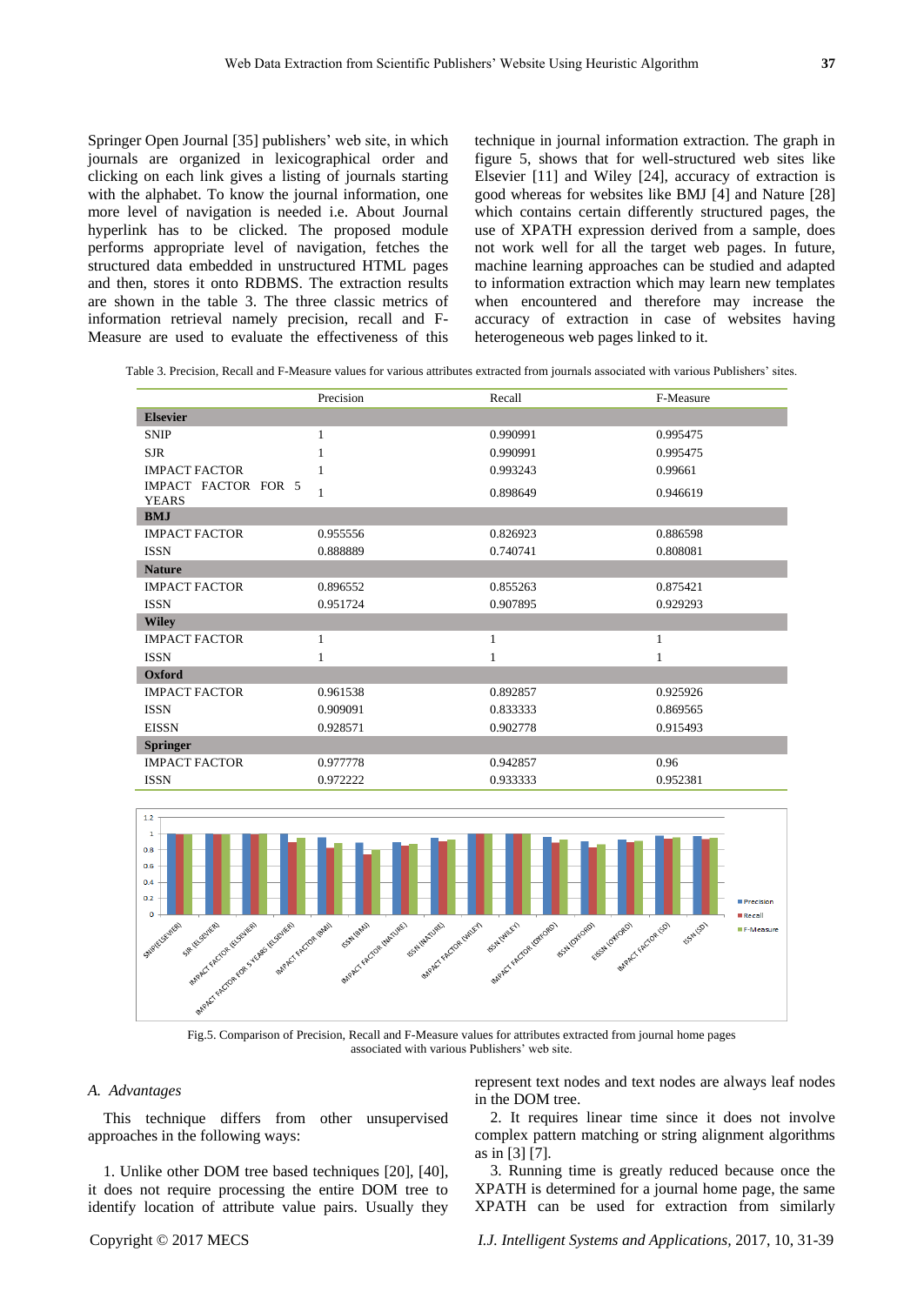structured journal home pages linked to the publishers' web site.

4. It can be extended for data extraction belonging to different domains provided domain keywords and their synonyms are known.

#### *B. Limitations*

1. It does not work well in case of differently structured journal pages linked to single publishers' web site.

2. It does not handle ordering of attributes

3. It does not accommodate new templates in ad hoc manner.

#### V. CONCLUSION

Extracting structured data from hidden or deep web is a challenging problem because of the intricate structure of the web pages which changes from one web site to another. Researchers and publishers tend to use search engines to find appropriate journals for research article publication which involves a tedious task of navigating through a series of links to obtain detailed information about the journals such as SJR, SNIP, Impact Factor, scope etc. The proposed framework uses a heuristic based approach for navigating the publishers' web site to find the journal home pages and to extract the needed information. The versatility of the proposed work is proved by making use of the approach for extracting journal information from different publishers' web site like Elsevier, BMJ, Nature, Wiley, Springer and Oxford journals. The same can be extended to get information from different domains provided we know the domain keywords used across sites. The limitation associated with our approach is that the data to be extracted should be enclosed within HTML tags. If the journal metrics are available as part of text, then the system won't be able to recognize and extract the data. In future, we are planning to incorporate NLP techniques in order to recognize metrics available as part of text nodes and also machine learning techniques to learn new templates in an ad hoc manner. We are also planning to deduce template from DOM tree by applying Adaptive Weighted Frequent Itemsets algorithm[25].

#### **REFERENCES**

- [1] Akshi Kumar, Teeja Mary Sebastian (2012). Sentiment Analysis: A Perspective on its Past, Present and Future, IJISA, vol.4, no.10, pp.1-14, 2012. DOI: 10.5815/ijisa.2012.10.01
- [2] Arasu, A., & Garcia-Molina, H. (2003). Extracting structured data from Web pages. Proceedings of the ACM SIGMOD International Conference on Management of Data, San Diego, California, pp.337-348.
- [3] Bergman, M. (2001). The deep Web: Surfacing hidden value. The Journal of Electronic Publishing, Vol. 7.
- [4] BioMed Journal. Accessed May 18, 2016 from https://www.biomedcentral.com/journals
- [5] Chang, C.-H., & Kuo, S.-C. (2004). OLERA: A Semi-Supervised Approach for Web Data Extraction with Visual Support. IEEE Intelligent Systems, 19(6), pp. 56-

64.

- [6] Chang, C.-H., & Lui, S.-C. (2001). IEPAD: Information Extraction based on Pattern Discovery. Proceedings of the Tenth International Conference on World Wide Web (WWW), Hong-Kong, pp. 223-231.
- [7] Crescenzi, V., Mecca, G., & Merialdo, P. (2002), Roadrunner: Automatic Data Extraction from Data-Intensive Websites. SIGMOD, pp. 624–624.
- [8] Crescenzi, V., Merialdo, P., & Qiu, D., (2013). A Framework for Learning Web Wrappers from the Crowd. [WWW'13](http://www2013.org/) Proceedings of the 22nd international conference on World Wide Web, pp. 261-272.
- [9] Dönz, B., Bruckner, D., (2013). Extracting and Integrating Structured Information from Web Databases Using Rule-Based Semantic Annotations. Industrial Electronics Society IECON 2013–39th Annual Conference of the IEEE, pp. 4470-4475.
- [10] Dönz, B., Boley, H., (2014). Extracting Data from the Deep Web with Global-as-View Mediators Using Rule-Enriched Semantic Annotations. Proceedings of the RuleML 2014 Challenge and the RuleML 2014 Doctoral Consortium hosted by the 8th International Web Rule Symposium, vol. 1211, pp. 1-15.
- [11] Elsevier Journals. Accessed May 18, 2016 from <https://www.elsevier.com/journals/title/a>
- [12] Furche, A., Gottlob, T., Grasso, G., Orsi, G., Schallhart, G., Wang, C., (2012). AMBER: Automatic Supervision for Multi-Attribute Extraction. CoRR abs/1210.5984 2012.
- [13] Hammer, J., McHugh, J., & Gracia-Molina, H. (1997). Semistructured data: The TSIMMIS experience. Proceedings of the First East-Europen Symposium on Advances in Databases and Information Systems (St. Petersburg, Russia), pp. 1-8.
- [14] Hogue, A., & Karger, D. (2005). Thresher: Automating the Unwrapping of Semantic Content from the World Wide. Proceedings of the 14th International Conference on World Wide Web (WWW), Japan, pp. 86-95.
- [15] Janosi-Rancz ,K.-T., Lajos ,A. (2015). Semantic Data Extraction. Elsevier Procedia Technology, Vol. 19, pp. 827–834.
- [16] Jaunt API. Accessed May 18, 2016 from http:// jauntapi.com/
- [17] Jer Lang Hong (2011). Data Extraction for Deep Web using WordNet. IEEE Transactions on Systems, Man, and Cybernetics—Part C: Applications and Reviews, Vol. 41, No. 6, pp. 854 – 868.
- [18] JQuery selector, Accessed May 18, 2016 from https://api.jquery.com/category/selectors/
- [19] JSOUP API. Accessed May 18, 2016 from <https://jsoup.org/>
- [20] Kayed, M. & Chang, C.-H. (2010), FiVaTech: Page-level web data extraction from template pages. IEEE Transactions on Knowledge and Data Engineering, 22(2), pp. 249–263.
- [21] KDNuggets. Accessed May 18, 2016 from <http://www.kdnuggets.com/>
- [22] Knuth, Donald E., James H. Morris, Jr, and Vaughan R. Pratt. (1977). Fast pattern matching in strings. SIAM journal on computing 6.2 pp. 323-350.
- [23] Kushmerick, N., Weld, D., & Doorenbos, R. (1997), Wrapper Induction for Information Extraction. Proceedings of the Fifteenth International Conference on Artificial Intelligence (IJCAI), pp. 729-735.
- [24] Lixto. Accessed May 18, 2016 from <http://www.lixto.com/>
- [25] Long Nguyen Hung, Thuy Nguyen Thi Thu, Giap Cu Nguyen (2015). An Efficient Algorithm in Mining